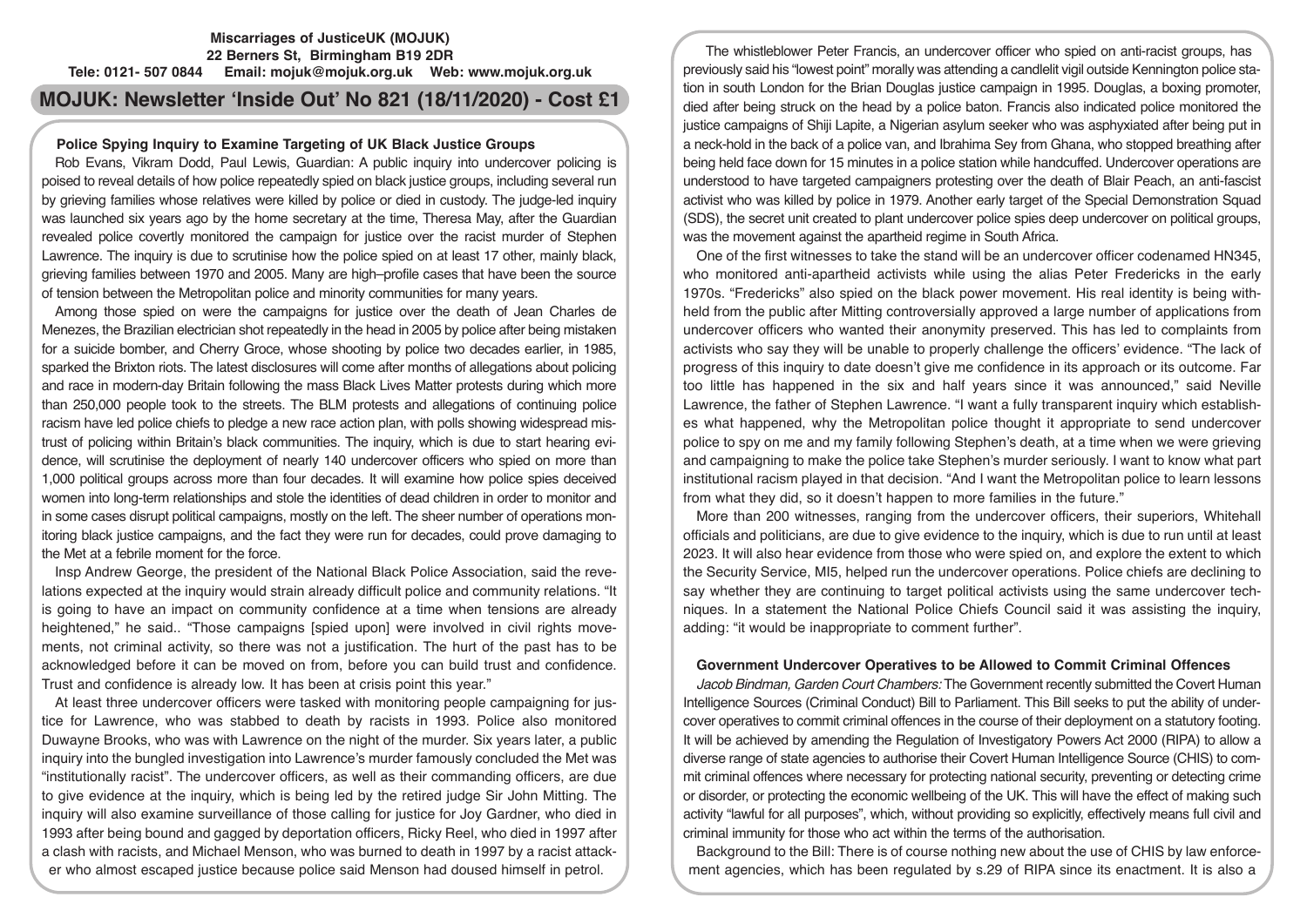matter of record that the Security Services have long used covert agents as part of their domestic operations, which has often involved those agents engaging in criminal activity. The use of agents and informants in proscribed terrorist organisations such as the IRA and Loyalist groups during the Troubles are an obvious example. Simply by being members of such groups those agents were committing an offence, but history shows that involvement often went well beyond simple membership - see for example the tragic case of Pat Finucane the solicitor murdered in front of his children by loyalist paramilitaries with the collusion of the Security Services. There are also numerous examples where the use of such operatives and their participation in crime have been essential to disrupt potentially deadly plots or violent criminal activity.

For some time, those acting for the foreign branch of our Intelligence Service (MI6) have been permitted by statute to commit criminal offences in the course of their operations on foreign soil (s.7 Intelligence Services Act 1994). The CHIS Bill, however, is the first time that legislation has been drafted to allow offences to be committed in the UK. Perhaps more importantly, the Bill allows for authorisation of such activity, not just for those working for MI5 seeking to disrupt terrorist activity but, as alluded to earlier, for a very wide array of state agencies engaged in law enforcement activity. The National Crime Agency (NCA) and the Serious Fraud Office may seem like the more obvious users of such techniques, but the Home Office, Department of Health and Social Care and Food Standards Agency may not. Yet all these agencies and more will now have explicit authority to allow their CHIS to commit criminal offences "In the course of, or otherwise in connection with, the conduct of a covert human intelligence source" (s.8(a) CHIS Bill).

A number of pertinent questions are raised by this new legislation, but first, the motivation for its introduction needs to be touched upon. The principal reason that the Government seeks to enact this legislation is a ground-breaking case before the Investigatory Powers Tribunal (IPT) last year. In Privacy International & Ors v Foreign & Commonwealth Office [2019] UKIPTrib IPT 17 186 CH the claimants (a group of NGOs) challenged the lawfulness of a policy ('The Third Direction') written by the Prime Minister that permitted MI5 to authorise criminal activity on the part of its covert agents. The existence of that policy had only come to light in separate litigation regarding the bulk collection of personal data. As the name suggests it was the third version of such a policy, having been renewed by Prime Ministers including David Cameron and Theresa May.

It was agreed by all parties to the litigation that RIPA did not cover such activity, therefore the legal basis for it had to be found somewhere else. Ultimately, the IPT held by a majority of 3-2 that the Security Service Act 1989, which placed MI5 on a statutory footing, gave an implied power to authorise its agents to engage in criminal activity in order to carry out its statutory functions, which range from protecting national security to safeguarding the economic well-being of the country as well as supporting law enforcement agencies in the prevention and detection of serious crime. The core of this reasoning was essentially that s.1 (1) of the 1989 Act says there shall "continue" to be a Security Service. Therefore, in view of the fact it was well known by Parliament that the Security Service ran covert agents amongst terrorist groups, it must be taken to have intended that such activity be allowed to continue. Further, on the basis of the public law principle that provides public authorities with implied powers necessary for them to carry out their primary statutory functions, there must be a power to authorise agents to engage in criminal activity in the way they had been.

The reasoning of the majority raises a number of issues that are beyond the scope of this piece. However, as is plain from the fact it was decided on a 3-2 majority, it is not a certainty that it will survive an appeal. The judgment also touched upon the fact that there have been calls over the years for such controversial activity to be explicitly governed by statute, not least so that those undertaking it can know where they stand. So, it emerges that the idea behind the Bill is a sensible one, but the breadth of its application and the inbuilt safeguards should be properly scrutinised.

Safeguards and Human Rights: Legal commentators in the Twittersphere and elsewhere have rightly pointed out that in going beyond the traditional agencies that investigate the most serious criminal activity such as the Security Service, NCA and some sections of the police force, the Bill is assuming the same level of institutional capability and safeguards for a much wider set of actors. Agencies with years of experience of running undercover agents are by no means immune to making errors, but those whose primary functions are entirely different are likely to have far less experience and robust procedures to handle such activity.

The Bill does not define or limit what types of criminal offences might be authorised by the relevant agency. This means that in theory, for example, violent or sexual crimes may be subject to authorisation. The Home Office explanatory briefing note that accompanies the Bill states that this is not a problem. First, it is said it would be dangerous to specify prohibited crimes as it might encourage those being infiltrated to force a suspected agent to commit one of them in order to expose him or her and; secondly, that any agency authorising criminal activity remains bound by s.6 of the Human Rights Act (HRA) and so cannot act in a way that is incompatible with the rights contained within it.

There are inherent difficulties with such arguments. In Canada, for example, the list of crimes that a CHIS cannot be authorised to commit is set out in statute and includes murder, torture and sexual offences. Presumably criminals in Canada are as likely to employ the same methods the Home office fears, yet the legislature there felt it necessary to be clear about what can and cannot be done in the pursuit of evidence gathering or crime prevention. Further, the implication is that no agent could infringe one of the unqualified rights protected under the HRA, such as the right to life or the right to freedom from torture, inhuman or degrading treatment. On that basis homicide or violence against the person would be prohibited. If that is so then why not say so explicitly? Surely if the criminals in question are savvy enough to read the legislation as the Home Office suggests then they will be astute enough to recognise the limitations this Bill apparently places on the activity of a CHIS. In any event, as former DPP, Ken McDonald pointed out in the Times (5th October 2020) - it is not as if criminal gangs were not already aware that undercover agents won't kill to order. Setting it out in statute would provide clear limits to this extraordinary power.

The Home Secretary's assertion that the Human Rights Act will be a sufficient safeguard raises further problems. First, by not defining which crimes may not be authorised each agency is left with a series of potentially very difficult judgments to be made. Surely the rule of law at least demands that decisions to authorise serious criminal activity not be left solely to police officers (or other officials), even if they have attained a particular rank, and certainly not in the huge range of agencies covered by this bill.

Secondly, we only need to look at recent history to see the abuse to which this kind of power is open. The discovery of the 'Special Demonstration Squad' ('SDS') and its team of undercover officers placed in climate and anti-capitalist activist groups was a shocking revelation into the misuse of State power to monitor those who dare to advocate for a different approach to running our society. But of course, it went beyond mere monitoring or evidence gathering. Identities of dead children were stolen, and female activists tricked into relationships and even having children with officers who, all the while, were living double lives. Years later, after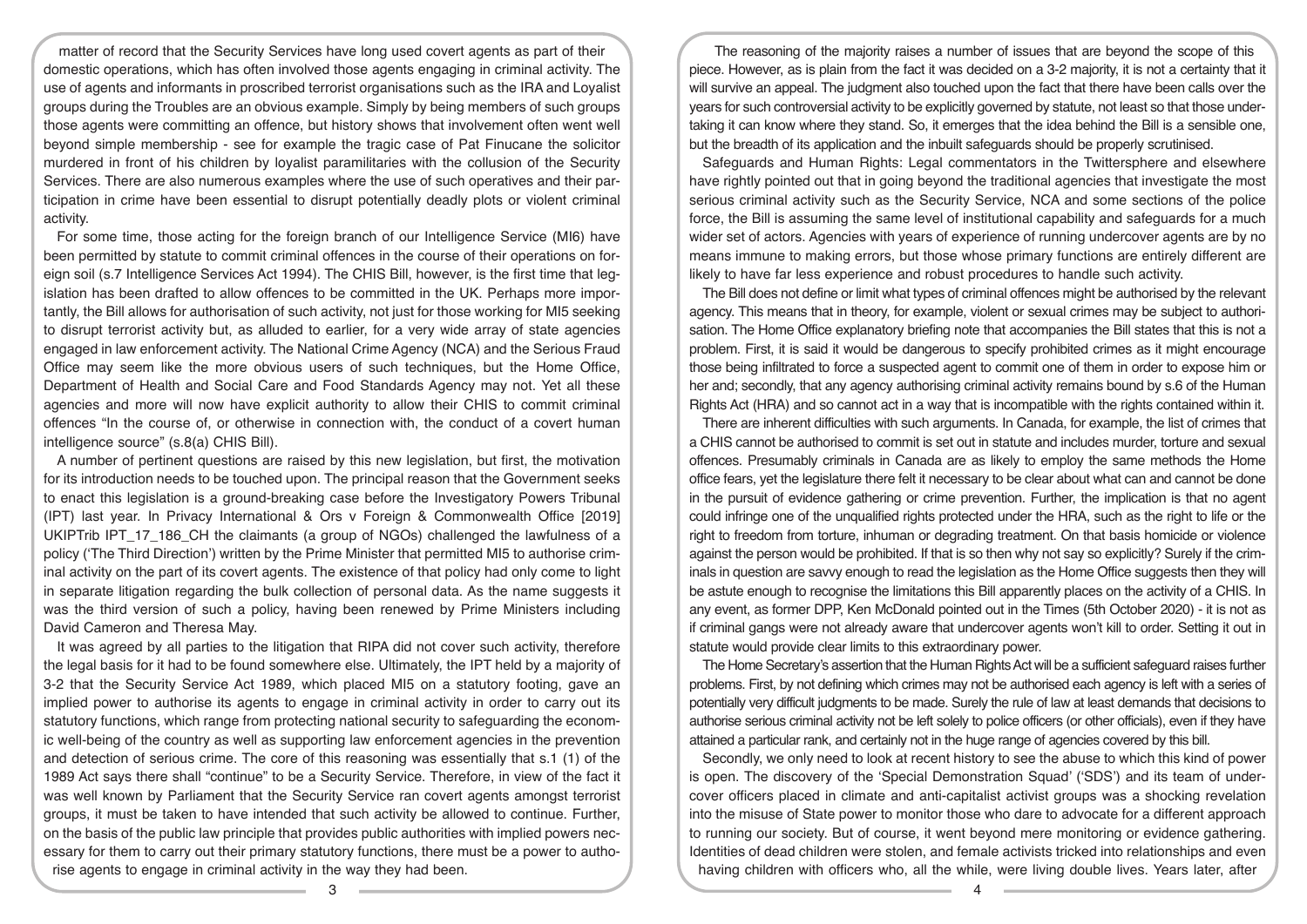being uncovered by journalists and some of those affected, and the public scandal that followed, some of the victims have received pay outs and the Metropolitan Police has accepted some degree of wrongdoing. However, lives remain shattered and the Inquiry set up to get to the bottom of the activity (the Undercover Policing Inquiry) is mired in delays and extreme restrictions on public disclosure. An attempt by one of those affected to pursue a claim in the IPT moved at a glacial pace and remains subject to the extraordinary rules of secrecy that the Tribunal is required by statute to adhere to. Despite the proposed safeguards in the CHIS Bill this, it should also be remembered, remains the only Tribunal in which any claim that a CHIS has breached a complainant's human rights can be brought.

Threshold and Oversight: The Bill allows the authorisation of criminal conduct for three reasons including, where "necessary to prevent crime or disorder". Such a low threshold for authorisation will sound all too familiar to those individuals who suffered at the hands of the SDS. Entirely peaceful activist groups often temporarily create what might be termed as 'disorder', but does that justify commission of crimes by state agents as they seek to prevent it? The Bill requires the criminal activity authorised "must be proportionate to the aim to be achieved", but that proportionality will be determined solely by the authorising officer and their supervisor. Clearly, those operating the SDS thought it a proportionate response. It is hoped the position would be different today but ensuring that depends on robust oversight.

In that regard, the explanatory note trumpets the role of the Investigatory Powers Commissioner (IPC) under s.229 of RIPA in overseeing the grants of this type of authorisation. This is to be welcomed but the IPC's role extends to having to keep the use of the powers "under review (by way of audit, inspection or investigation)" and in certain circumstances to inform a relevant person if a serious error is uncovered and a public interest test met. Effectively this means that random requests to view a particular agency's past or present authorisations for criminal activity can be made and an audit carried out. It does not, however, require mandatory referral or for the IPC to pronounce on the legality of such authorisations. Most fundamentally, it does not require any prior judicial authorisation for the use of the powers in the CHIS bill in any circumstances (in contrast to obtaining a warrant to intercept phone calls or search a property).

Where the deployment of a CHIS results in a criminal prosecution there may be a greater prospect of being able to challenge the lawfulness of an authorisation to commit criminal conduct, provided that full disclosure is made to the CPS and defence. In R v Barkshire [2011] EWCA Crim 1185 a group of protestors had their convictions for occupying a power station quashed after it emerged that an undercover officer had played an instrumental role (beyond the scope of his authorisation) in the operation and had even given evidence at trial without the defence ever being informed of his existence. But discovering such incidents of wrongdoing after the event, sometimes many years after, is unacceptable. Particularly when attempts to gain a public understanding of the extent of any such failings are inevitably met with resistance and secrecy as the experience of the UCPI suggests.

Conclusion: There is ultimately no substitute for oversight that is at least capable of ensuring that unlawful decisions are identified before they cause harm. Nor is there any better means of maintaining public trust and confidence in a system then allowing a robust and open challenge by those wrongly affected by such activity in court. This attempt to legislate for criminal activity carried out by those acting for the state appears to provide neither. None of that is to say these are not important powers for those genuinely trying to prevent serious crime and threats to the nation. Clearly the utility of informants and undercover operatives cannot be underestimated, but this Bill does not suggest that historical failures of law enforcement agencies to police themselves have been taken into consideration.

#### **Jeremy Bamber - Shafted Again - Remains a Cat A Prisoner**

This is a renewed application by Jeremy Bamber, the Claimant, for permission to seek judicial review of a decision dated 18 March 2020 by the Director of the Long-Term and High Security Estate (the Director) on behalf of the Secretary of State for Justice, the Defendant, refusing to downgrade the Claimant from Category A and refusing to direct that an oral hearing take place on the categorisation question. His Honour Judge Saffman sitting as a judge of the High Court refused permission on the papers on 6 August 2020. I held a remote oral hearing on 12 October 2020. The Claimant was represented by Mr Stanbury and the Defendant by Mr Tankel. I am grateful to both of them for their oral and written submissions. At the conclusion of the hearing I reserved my decision and said I would put my reasons in writing. This I now do.

Discussion: For the substance of the reasons given by His Honour Judge Saffman and for the following reasons I have concluded that permission must be refused on the basis that neither of the grounds of challenge advanced on behalf of the Claimant is arguable.

In relation to Ground 1, I agree that the Director was wrong to say that Dr Beckley had concluded that an assessment of risk was 'impossible'. She did not say that, and her report cannot reasonably be read to have reached that conclusion. She expressed her conclusion that such an assessment was possible, and she made one. Whether or not this was just lazy language on the Director's part, it was an error. I am not entirely sure the point was conceded by the Secretary of State in the way expressed by the judge, but whether or not that is correct, what the decision said was wrong.

Equally, however, when the Director's decision is read as a whole it is plain that he had the right question in mind and that the reasons he gave for refusing to recategorize the Claimant were ones which were reasonably open to him on the evidence.It is obvious that the Director had well mind the key question, per [4.2] of PSI 08/2013, namely, whether there was convincing evidence of a reduction in risk. I agree with the Secretary of State's submission that notwithstanding the misstatement I have referred to, the Director correctly understood Dr Beckley's report and the representations that had been made on the Claimant's behalf, including that he did not exhibit the usual range of risk factors known to be associated with violence. The substance of that report was that a conclusion about the Claimant's risk could be drawn solely from evidence of his regime compliance, lack of current violent ideation, and the specific nature of his index offence, and the other matters she mentioned, and that, based on those factors, the inference could be drawn that the Claimant's risk had reduced sufficiently. I consider that the decision letter makes clear that the Director understood this. He expressly noted that, based on these factors, Dr Beckley had felt able to recommend that the Claimant should be recategorized. However, he also recognised that there remained a gap in the evidence base, for example, that it was not possible to assess the Claimant's offence-related insight and progress.

Paragraph [4.2] of PSI 08/2013 refers to the need for 'convincing' evidence. Whether the evidence presented on behalf of the Claimant was sufficiently convincing to justify a downgrade was one for the Director's judgment. Overall, the Director's conclusion that there was insufficiently convincing evidence as to the reduction in risk was one which was reasonably open to him on the evidence before him. Dr Beckley reached a conclusion in the Claimant's favour, but her view was nuanced and qualified, as she frankly admitted at [27.1] (set out above) ('… It is difficult to develop a comprehensive formulation of the risk …'). On this basis, whilst there was evidence in the Claimant's favour, the Director was entitled to conclude that it was not sufficiently convincing to meet the test in [4.2].

Even if the Director had not made the misstatement about 'impossibility', I have no doubt that his conclusion would have remained the same and he would have declined to re-categorise the Claimant, on the basis that despite Dr Beckley's opinion, the necessary cogency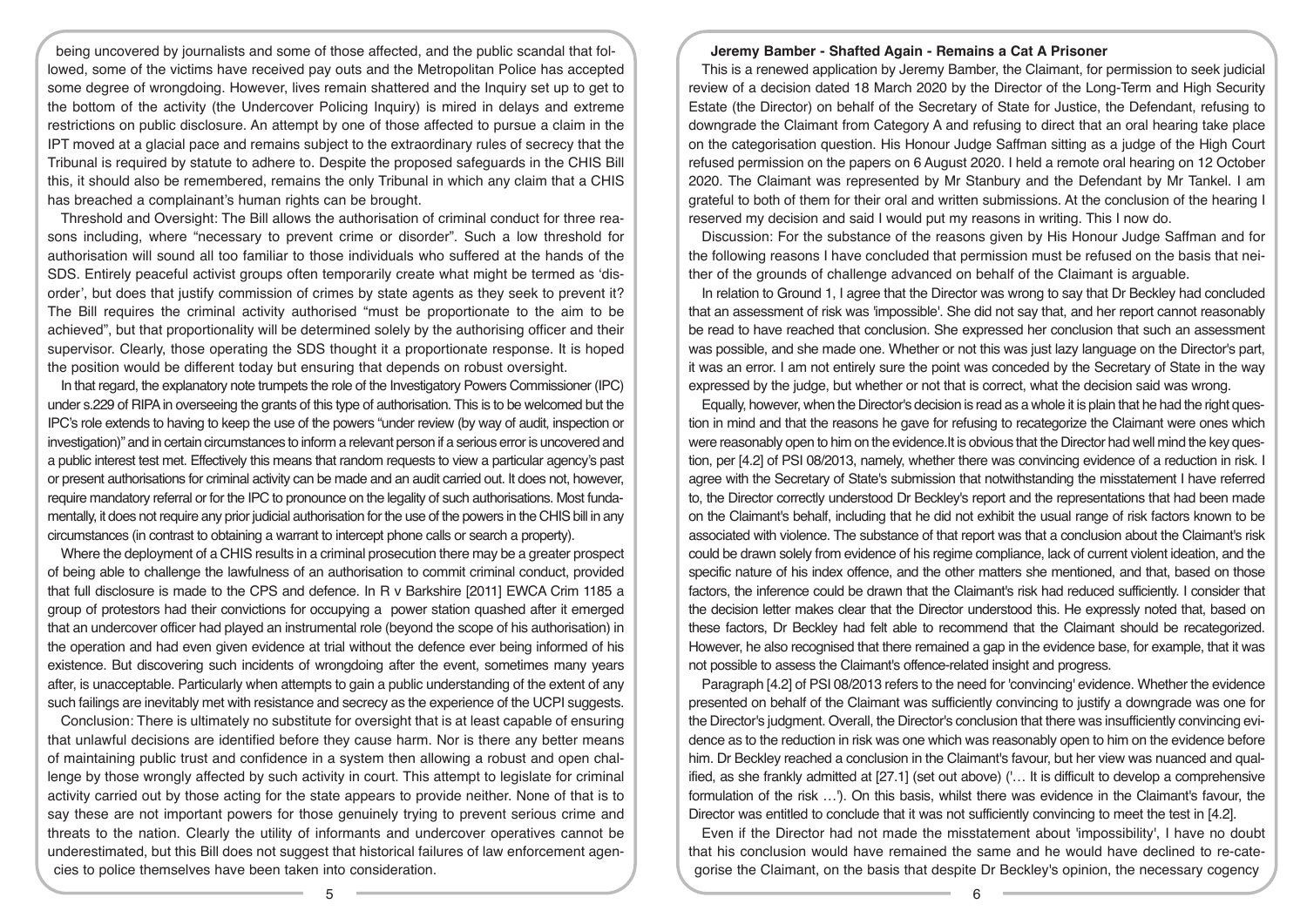of evidence was not present. Hence, permission on this ground must be refused under s 31(3D) of the Senior Courts Act 1981 in any event. In relation to Ground 2, and whether there should have been an oral hearing, despite the Claimant's submissions, I remain unpersuaded it is arguable that this case is one of those rare ones in which an oral hearing was required.

In Hassett, supra, Sales LJ said that (emphasis added): "51(i) The CART/Director are officials of the Secretary of State carrying out management functions in relation to prisons, whose main task is the administrative one of ensuring that prisons operate effectively as places of detention for the purposes of punishment and protection of the public. In addition to bringing to bear their operational expertise in running the security categorisation system, they will have other management functions which mean that in striking a fair balance between the public interest and the individual interests of prisoners, it is reasonable to limit to some degree how elaborate the procedures need to be as a matter of fairness for their decision-making. Moreover, in relation to their decision-making, which is part of an overall system operated by the Secretary of State and is not separate from that system, it is appropriate to take account of the extent to which a prisoner has had a fair opportunity to put his case at other stages of the information-gathering processes within the system as a whole. So, for example, in the present cases it is a relevant factor that both Mr Hassett and Mr Price have had extensive discussions with and opportunities to impress a range of officials of the Secretary of State, including significant contact with prison psychology service teams. The decision-making by the CART/Director is the internal management end-point of an elaborate internal process of gathering information about and interviewing a prisoner...60 ... The courts should be careful not to impose unduly stringent standards liable to judicialise what remains in essence a prison management function. That would lead to inappropriate diversion of excessive resources to the categorisation review function, away from other management functions. 69 ... Even in a case where there is a significant difference of view between experts, it will often be unnecessary for the CART/Director to hold a hearing to allow them ventilate their views orally. This might be so because, for example, there may be no real prospect that this would resolve the issue between them with sufficient certainty to affect the answer to be given by the CART/Director to the relevant question, and fairness does not require that the CART/Director should hold an oral hearing on the basis of a speculative possibility that that might happen ..."

I am entirely satisfied (per the italicised words above) that the Claimant had a fair opportunity to present his case on why he ought to be re-categorised even without an oral hearing. I set out some of the factual background earlier. From May 2019 onwards, when Dr Beckley completed her report, the Claimant through his solicitors made several sets of representations to the Director on the question of his categorisation. In July 2019 the Director concluded there was insufficient evidence of risk reduction. That conclusion was challenged by the Claimant's solicitors, and the Director agreed to take a fresh decision. That demonstrates both the effectiveness of the Claimant's engagement in the decision-making process, and the extent to which he was able to influence it even in the absence of an oral hearing.

As explained in [10-11] of the Claimant's Statement of Facts and Grounds, the reason the Director agreed to re-take the decision was because his first decision had relied upon outdated reports. Thus, as part of the re-taking of the decision, in late 2019 the prison psychology service and a probation officer carried out new assessments of the Claimant. In December 2019 the Claimant's solicitors made representations in response to these assessments. In January 2020 the LAP made its recommendation, which prompted further representations from the

Claimant's solicitors in February 2020. They took issue with the LAP recommendation and set out five reasons why an oral hearing was said to be necessary. The Director then made his decision on 19 February 2020. Against this background, I find that the Claimant had a full and fair opportunity to present his case, and that an oral hearing would have added nothing. I agree with the Secretary of State's submission that, essentially, the question was: what inference about the level of risk could properly be drawn from the largely undisputed facts ? I do not consider that an oral hearing would have meaningfully aided the inference-drawing process. In other words, it would have provided no greater degree of certainty about the correct inference on risk than was possible from an analysis of the written evidence alone. The fact that the experts disagreed about what inference should be drawn about risk did not of itself justify an oral hearing, as the extract from Hassett, supra, makes clear. I also agree, for the reasons already given, that this was not a situation of impasse. For these reasons, and those given by the judge, I refuse permission to seek judicial review.

# **'Little Faith' in Spy Cops Inquiry Getting to Truth**

Zaki Sarraf, Justice Gap: The public inquiry into undercover policing Inquiry has began five years after the then Home Secretary Theresa May announced the inquiry. It will examine the contribution that undercover policing has made to tackling crime, how it is supervised, regulated and the effect on individuals involved. The inquiry will also examine whether individuals may have been wrongly convicted in cases involving so called spy cops. Bindmans Solicitors are acting for a number of the core participants. 'Our clients have waited more than five years for this Inquiry to commence,' the firm said. 'During this time the Inquiry has granted anonymity to most of the undercover police officers being called to give evidence, in some cases to their cover names as well as their real names.'

'Those of us who have been following the Undercover Policing Inquiry go into the start of proceedings today with very little faith in the process,' commented core participant Tom Fowler. 'The huge concessions to police anonymity that that has been partly responsible for the delays that have taken five years for the Inquiry to get started gave made sure of that. We will however be watching proceedings closely in the hope that some droplets of truth will sneak out. Myself and others will be providing live updates over the duration of the hearings, using the #spycops hashtag on Twitter.' Theresa May's announcement of the judge-led inquiry in 2015 was in response to Mark Ellison QC's review which sought to answer whether there was evidence of corruption in the Metropolitan Police during the investigation of the murder of Stephen Lawrence; whether the Met had evidence of corruption it did not disclose to the Macpherson Inquiry into the murder; and whether there was inappropriate undercover activity directed at the grieving Lawrence family.

The Ellison review found undercover officers being deployed to influence and smear the Lawrence family campaign whilst the Macpherson inquiry was ongoing. Specific allegations by police officers of corruption against other officers were ignored by their superiors and not brought to the attention of Macpherson; key evidence was shredded by the Police; and undercover officers failed to correct evidence given in court which they knew was wrong. In March 2014, Theresa May May described its findings 'profoundly shocking' and 'of grave concern'. The Lawrence case is one example of undercover policing and there are over 230 core participants in the UCPI including individuals that have been duped into relationships with undercover officers, families of victims of murders, politicians, trade unionists and more – a full list of the core participants can be found here. Sixty-nine officers' names have been published from the Special Demonstration Squad to enable members of the public to determine whether they were affected by undercover policing and come forward with evidence.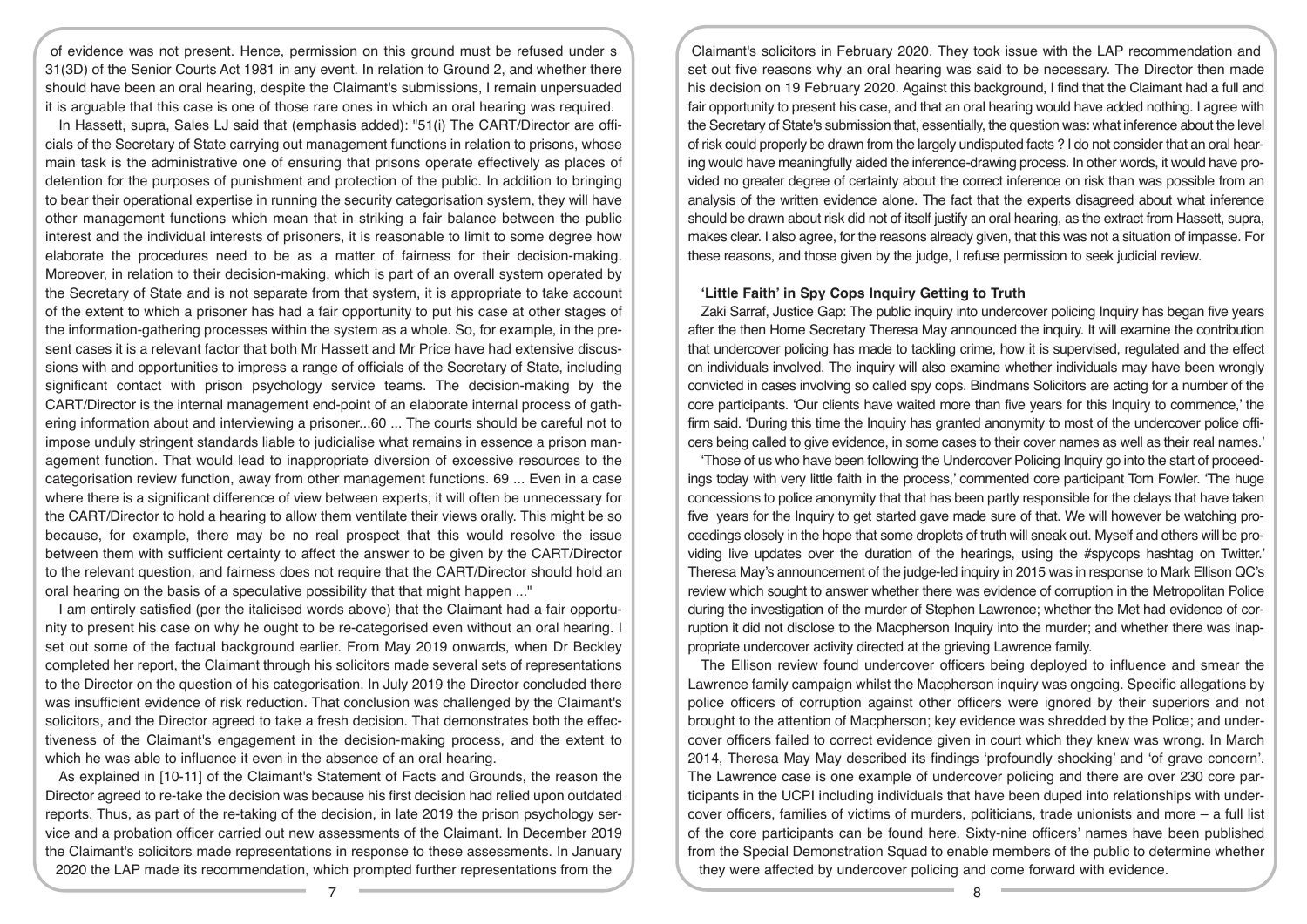#### **What Should Reparations For Slavery Look Like?**

*Nadine Batchelor-Hunt, Each Other:* In the UK, West Indian sugar plantations brought billions of pounds in today's money to the British economy. It helped build the British Empire's wealth, strength, and might – using Black people as tools, and draining the Caribbean of its natural resources. And that economic strength is indivisible and intrinsic to the superior socioeconomic position of Britain in the world today – making it one of the wealthiest countries in the world. This is something that is a direct consequence of the profits from slavery and colonialism; one that must be acknowledged with steps to address it.

The debate around reparations for colonialism and slavery has often been an explosive one. It is often dismissed as far removed from reality, relating to events in the distant past. But the legacy and consequences of colonialism are material, living, and breathing – which makes debates around colonial restitution as relevant now as they have ever been. Never was this clearer than when David Cameron, the former British Prime Minister, paid a visit to Jamaica in 2015. He had arrived to provide funding for a prison, which sparked outrage among Jamaicans. Portia Simpson Miller, the then prime minister, said that Jamaica wanted reparations for slavery – not prisons. The British government refused, but it did nothing to diffuse this sentiment in the Caribbean. Indeed, just last month Barbados announced its decision to remove the Queen as their Head of State, one of the most stark reminders in West Indian countries of British colonisation.

These discussions should not be limited to governments. Indeed, it's been refreshing to see companies, like pub giant Greene King, openly admit their prosperity has stemmed from colonialism and slavery. The company's announcement that it will invest in minority ethnic communities in the UK, and diversify its staff, appears to shows a desire to interrogate and acknowledge a past that has been swept under the rug for too long. Academic institutions have also taken steps to address the issue of decolonisation, reparations, and restitution. Glasgow University last year announced plans to pay £20 million in reparations after investigating their connections to the slave trade. And Jesus College, Cambridge, my alma mater, has also announced its intention to launch a slavery inquiry into the history of the college to explore where its wealth came from. This is also being accompanied by the repatriation of looted cultural objects from the Kingdom of Benin at the end of the 19th century.

Some critics have tried to delegitimise calls for reparations by taking the argument to absurd extremes: "where do you stop if you give reparations? Do we ask Italy for reparations over Roman colonisation?" These arguments are merely intended to derail important conversations about reparations, and glaze over the real and material consequences of Western colonialism. Take Haiti, for example. Haiti won its independence after its enslaved population mounted a revolution against their French colonisers at the start of the 19th century – but at a high price. Barely two decades later, facing political and economic isolation, the country reluctantly agreed to pay France \$21 billion in today's money to guarantee it immunity from military invasion. Haiti was the first slave colony to become a free nation in 1803 – but was lumbered with paying reparations to France until 1947. The socio-economic turmoil that Haiti continues to find itself in today is directly related to the reparations that were extorted out of it for having the audacity to be free. And, France continues to refuse to pay reparations for the money it demanded from the nation. So, if we acknowledge that the consequences of slavery and colonialism are very much living, and that there is a serious argument for restitution – how do we go about it? Thousands of people have signed a petition asking Parliament to consider making cash payments to people descended from slaves, and for former slave nations.

I, however, think the approach needs to be more nuanced. A single cash payment to Black people whose futures and marginalisation were shaped by the enslavement and exploitation of their ancestors will not resolve the structural issues of socio-economic disenfranchisement among these communities. Addressing the current state of affairs – one in which three quarters of Black people in Britain feel their human rights are less protected than their white counterparts – will require a more sustainable and structural approach. In this vein, investment in Black communities – such as scholarships, apprenticeships, and education – should be considered. When it comes to former slave colonies like Jamaica, reparations should take the form of closer trading relationships, partnerships, and collaborations on an international scale. Instead of a British Prime Minister, who is a descendant of a slave owning family himself, arriving to Jamaica to build a prison, they should arrive to Jamaica to encourage close social, political, and economic ties. Indeed, with Brexit on the horizon, the time has never been better to forge relationships with former colonies. The legacy of colonialism is still very much with us. The UK must take the issue of reparations seriously because, especially in the post-Brexit world as Britain looks to repair relationships with the Commonwealth, this issue is not going away.

#### **Reparations and Human Rights**

Reparation is broadly defined as the act of "making amends" or offering compensation for an abuse or injury. In the 1900s, reparations were often a punitive measure imposed upon countries that surrendered in conflict, such as Germany following World War I. The concept has evolved to include compensation for victims of severe human rights violations by the party, or parties, responsible. In 2005, the United Nations general assembly adopted a resolution enshrining victims' right to receive reparations and states duty to prove them. Throughout history, reparations for various human rights abuses have ranged from the offering of apologies to financial settlements. Experts believe roughly 13 million people were captured in Africa and sold as slaves by professional traders between the 15th and 19th centuries. Calls for reparations for the slave trade in the UK date back at least as far at 1993, with the establishment of the African Reparations Movement. It was founded by Bernie Grant, one of Britain's first Black MPs, who tabled a motion in the House of Commons which said: "That this House […] notes the historical precedents in reparations such as the case of German repayment for restitution to the Jews for the enormous tragedy of the Holocaust; calls upon the international community to recognise that the unprecedented moral debt owed to African people has yet to be paid, and urges all those countries who were enriched by enslavement and colonisation to review the case for reparations to be paid to Africa and to Africans in the Diaspora; acknowledges the continuing painful economic and personal consequences of the exploitation of Africa and Africans in the Diaspora and the racism it has generated".

#### **A Ruling Delivered in Open Court Amounts to a Confiscation Order**

This appeal against a confiscation order on the basis that it was a nullity as a result of the court's failure to reduce the judge's ruling to writing was dismissed. The Court of Appeal ruled that, as with other orders, the judge's solemn pronouncement in court was the order and a failure to draw up a formal written document within the prescribed two-year period from the date of sentence did not invalidate it. In any event, the judge had provided written reasons, findings and figures which satisfied the statutory requirements of the Proceeds of Crime Act 2002 (POCA 2002). The Court of Appeal ruled that in the absence of prejudice or unfairness resulting from an administrative or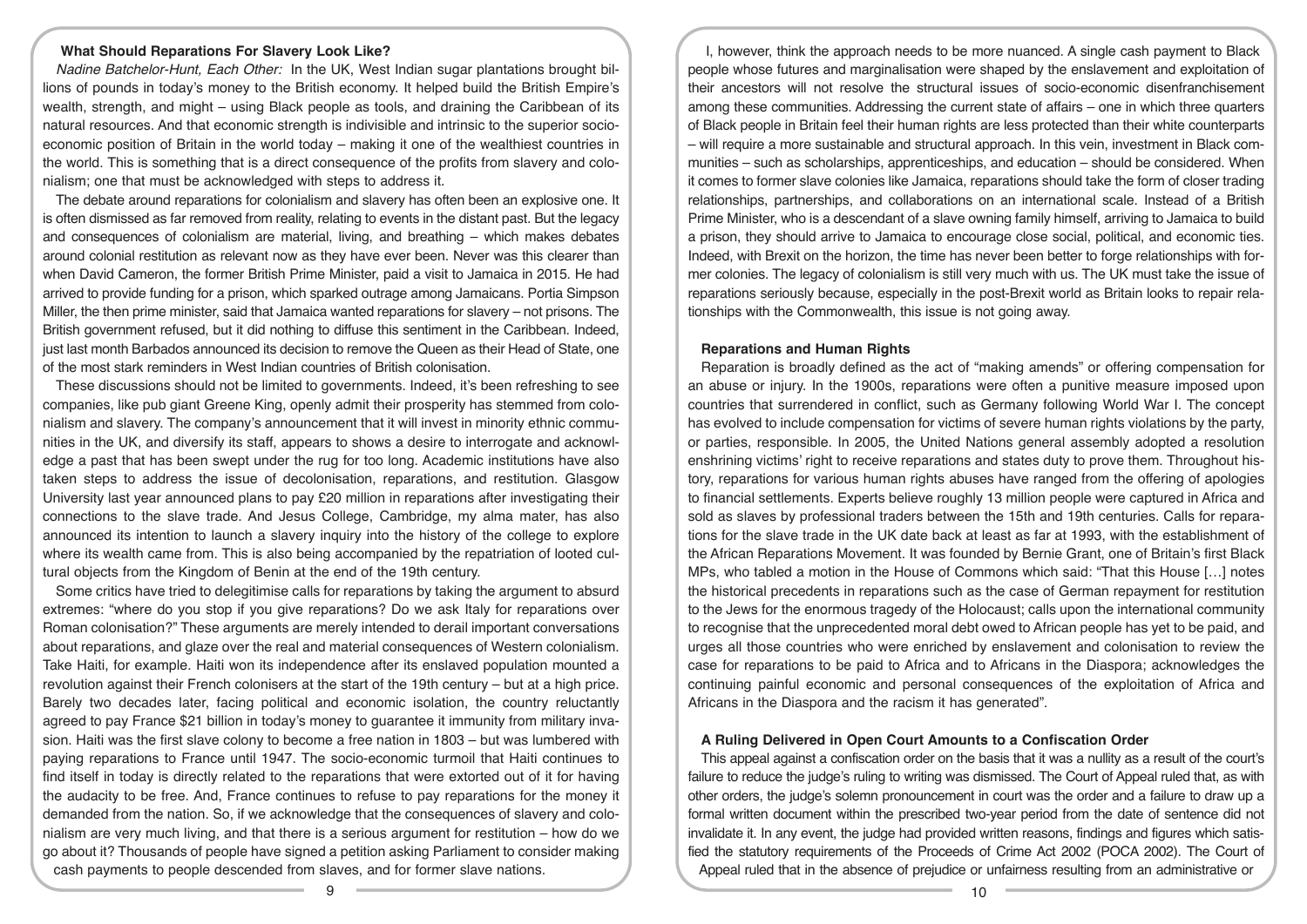procedural breach, it could not be argued that a failure to draw up the order rendered it invalid. The second ground of appeal (that the judge had wrongly concluded that there were hidden assets) was unarguable and leave to appeal was refused.

What are the practical implications of this case? This case confirms that confiscation orders are like any other order of the court—it is the judge's pronouncement in court which constitutes the order; the written order simply reflects that pronouncement. It is clear that the Court of Appeal is likely to revert back to that which was said in court if issue is taken with the contents of a written order. Equally, a written judgment may amount to a written confiscation order if it addresses the requirements of POCA 2002, s 6. It would be good practice to take a note of the order pronounced by the judge in open court and for the written order to be checked against what was said. Equally, practitioners may wish to consider inviting a judge who has provided a written ruling to summarise its contents in open court. Any written or pronounced ruling should include the findings of fact, the benefit amount, the available amount, the term of imprisonment in default and the time to pay. Any administrative failure to reduce the order made in court to writing would not then invalidate the order.

What was the background? The appellants pleaded guilty to offences relating to their having stolen, transferred and disposed of monies (in excess of £450,000) from the bank account of a well-known photographer. Each appellant was sentenced to a term of imprisonment and confiscation proceedings were commenced. A confiscation trial took place between 2 and 5 October 2018 and the judge provided a written ruling setting out his reasons, his findings in relation to the benefit amount and the available amount, the term of imprisonment for default and the time to pay. The ruling stated that the total available assets were £248,657 and that the appellants were jointly and severally liable to pay that amount. The learned judge embargoed the judgment, allowing counsel time to deal with corrections or errors, which were to be provided by 7 October 2018. No representations were sent but the final confiscation orders were not drawn up.

One appellant lodged an appeal against the confiscation order on 8 November 2018. By 28 February 2019, the Crown Court realised that it had not drawn up the confiscation orders and provided a note to the Court of Appeal and the appellant. On 18 March 2019, the appellant withdrew the appeal. The confiscation orders were then drawn up by the Crown Court on 30 August 2019. They incorrectly ordered the appellants to pay £124,328.50—that being half the sum specified in the judge's written ruling. The error was corrected on 3 September 2019. Both appellants later filed fresh applications for leave to appeal against the confiscation orders. On behalf of the appellants, it was submitted that: • the confiscation orders were made significantly after the two-year permitted period of postponement (POCA 2002, s 14), which expired on 19 January 2019 • there was no evidence that the case was listed on 30 August 2019 (when the orders were drawn up) • the orders were defective because they bore an incorrect case number What did the court decide?

There was nothing in POCA 2002 to suggest that a confiscation order not reduced to writing was a nullity. The order came into existence when uttered by the judge. Addressing the fact that the judge's ruling was not delivered orally but in writing, the court observed that, while section 174 of the Criminal Justice Act 2003 requires sentences to be pronounced in open court, any failure to do so amounted to 'a failure of good practice' (see R v Billington [2017] EWCA Crim 618) and did not render a sentence or order a nullity. The judge's written confiscation order complied with POCA 2002, s 6 insofar as it set out the relevant findings, decided the recoverable amount and that the judge was making a confiscation order.

It was clear to the court that there had been an administrative or procedural breach to the extent that the judge's order had not been reduced to a formal written order within the two-

year prescribed period. The appellants and their representatives were at all material times fully aware of the judge's ruling and confiscation order. Not every administrative or procedural breach renders every sentence or order a nullity—only if the breach would give rise to prejudice or unfairness, which the Court of Appeal did not find in this case. Because the judge's written ruling was delivered within the two-year time period, the order was made within that time. Finally, the court ruled that the defects in the written confiscation orders (which were later corrected) did not invalidate the order the judge had made.

### **INQUEST and Bereaved Families Respond to Prison and Probation Ombudsman Report**

*Failure to Act on Deaths:* The Prisons and Probation Ombudsman on Wednesday 4 November 2020 released their annual report for the financial year 2019/2020. The report details the PPO's work investigating deaths and complaints, prior to the pandemic. Over the year 311 investigations into deaths were started, the fourth highest figure in the last ten years. Of those, 83 deaths were self-inflicted, 31 were other non-natural deaths, 176 were from 'natural causes' (though often relating to issues with healthcare), and there were still 19 deaths awaiting classification. The majority (93%) were deaths in prison. Six of the deaths in prison were women, while four were of young men under the age of 21. There was one investigation into a death of a person in immigration detention, 17 deaths of people in probation approved premises (five more than last year). Significantly, there were also three 'discretionary' investigations, two relating to court and one on a stillbirth in prison. The PPO also highlighted their first complaint about the use of PAVA incapacitant spray, which has recently been rolled out in all adult male closed prisons despite significant concern from the public and human rights bodies. The PPO's investigation found it had not been used in accordance with the requirements of the policy.

 Over the year the PPO made 1,050 recommendations arising from deaths in custody. They shared continued frustration at the number of recommendations they have had to repeat from previous investigations. The majority of recommendations (312) related to healthcare provision, 161 were on emergency response, 90 on substance misuse, and 89 on suicide and self-harm prevention. The report noted that, "too many of our recommendations about improvements in primary and mental healthcare are repeated year after year." Their investigations found the healthcare provided in some cases was poor, did not meet the required standard, and was not equivalent to that in the community. They also found shortages of healthcare staff are endemic in some prisons. The PPO continued to see examples of poor healthcare for prisoners whose behaviour is challenging in some way, with some fatal cases showing behaviour which is perhaps caused by mental ill health can mean physical health problems are misinterpreted or overlooked. In many of the selfinflicted deaths they investigated, the PPO found that the prisoner's mental health issues were not adequately addressed or that they were too severe to be managed in prison.

 This report follows shortly after HM Inspectorate of Prisons highlighted an inadequate response to PPO recommendations in 40% of prisons in its own annual report. It comes only days after the latest Safety in Custody statistics by the Ministry of Justice showed the number of deaths in the 12 months to September 2020 remains at historically high levels, with around five deaths in prison every week. INQUEST recently submitted evidence to a Ministry of Justice consultation on Strengthening the Independent Scrutiny Bodies through Legislation, supporting proposals to put the PPO on a statutory footing, a change which is long overdue. INQUEST also called for a framework which would place a duty on relevant ministers to respond to PPO recommendations.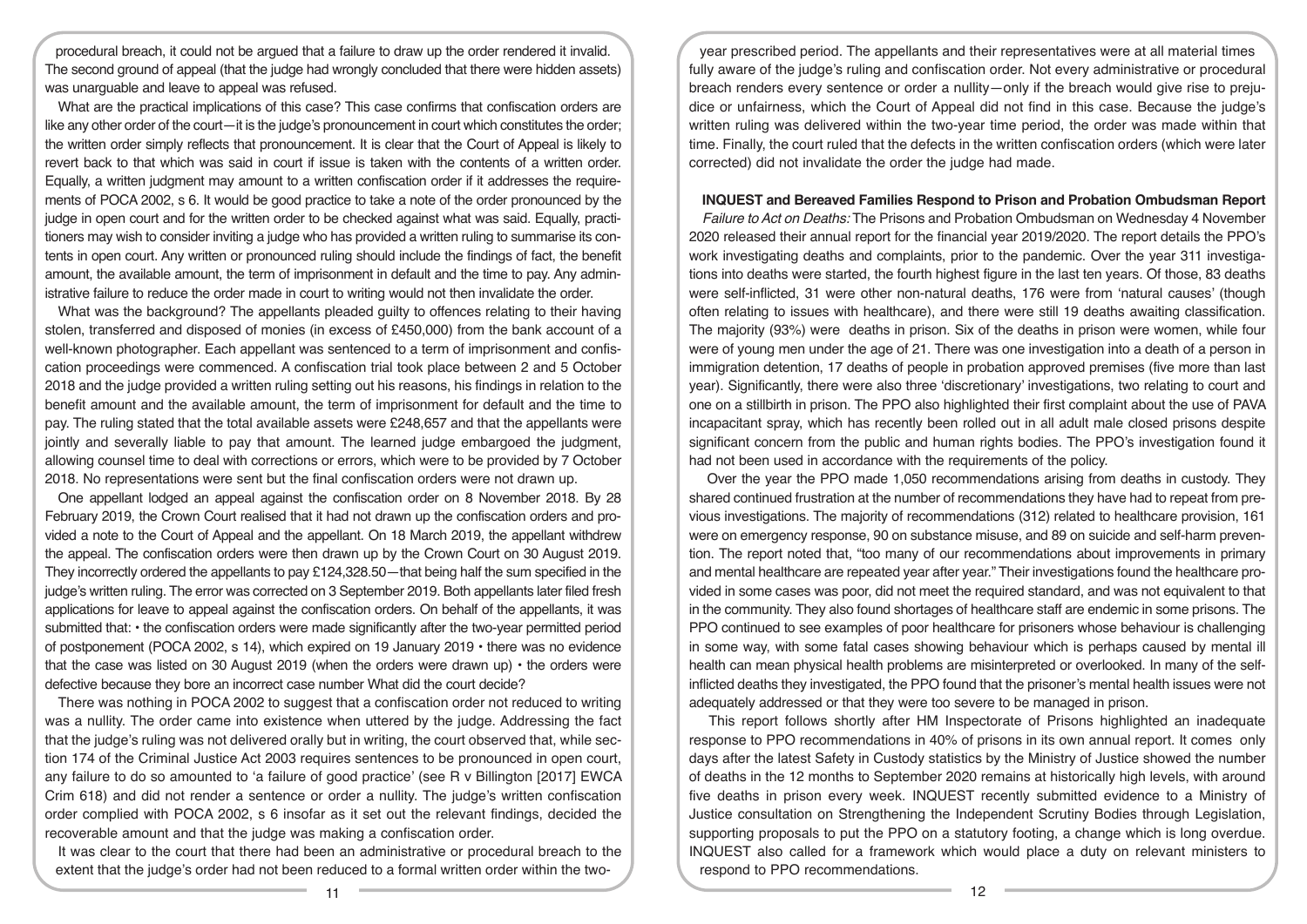*Deborah Coles, Director of INQUEST*, said: "The number of deaths in prison remain at historically high levels, with investigations finding many are preventable. The work of the PPO is essential, but their recommendations are ultimately only as good as their implementation. Today's report provides yet more evidence of the shameful lack of action and change. At a time when people in prison are living through extreme restrictions, in conditions that amount to solitary confinement, we are deeply frustrated to read yet another report shedding light on the failures of mental healthcare, even before these restrictions were introduced. To protect lives, we need to dramatically reduce the prison population and reallocate resources to health and welfare services. As the second wave of the pandemic begins to hit, effective action is urgently needed."

D*onna Mooney, sister of Tommy Nicol* said: "There are no words to fully explain the everlasting pain and damage that has been caused by my brother's preventable suicide. It became very evident from the thorough PPO report that he was pushed to the brink by a cruel prison system, compounded by an absence of support for his mental ill health. We felt that all of the PPO recommendations were accurate and we hoped that deaths would be prevented as a result. Sadly, this has not been the case. Very few of these recommendations have been implemented and people have continued to die in exactly the same sort of circumstances. Without an independent agency, ensuring these recommendations are implemented effectively, deaths will continue to happen and the devastation will continue to flood across families."

*Dita Saliuka, sister of Liridon Saliuka* said: "On the 2nd January 2020 I lost my dear brother while he was on remand at HMP Belmarsh. The devastation caused by his death has been immeasurable and I am left with endless questions as to how his death was able to happen in the care of the state. Exactly ten months after Liridon's passing I was forced to relive the pain after I found out another person had died at the same prison. No other family should have to go through this. Our fight for the truth goes on.

### **What's in a Legal System? Benjamin Bestgen Supplies the Principal Ingredients**

Christopher Brown's suggestion that fantasy authors could do more to make law and legal systems an explicit focus point in their works. Leads to an interesting question: how to dream up a legal system from scratch? Whether you are trying to develop one for a fictional work or do it in real life for a new country or city, many core considerations mirror the material covered in the undergraduate jurisprudence tutorials I used to teach in law school.

*What Does a Legal System Need? What is Law?* At its most basic, it's a set of behavioural and organisational norms which governs various societal interactions. Law offers socially accepted, officially enforceable ways of doing things, such as engaging in commerce, marriage, war, immigration, employment, inheritance or dealing with property and ownership issues. Law is a tool for the state to promote, deter, enforce and structure: equality and anti-discrimination laws promote the fair treatment of people in society, taxes tacitly encourage or discourage people's spending decisions. Criminal law puts the coercive power of the state against its subjects. It can be a tool for justice, upholding peace and order but also an instrument of oppression, atrocity and unjustifiable discrimination. Law also provides its own framework for how it should be administered and what privileges, duties and restrictions are imposed on those making laws, dispensing justice and running institutions like public authorities, courts, guilds, clubs or corporations.

*Status of Law:* A society under "the rule of law" subjects everybody to it and law rules supreme. Other societies reject that approach and enact different laws for different classes of people or decree certain people or institutions as above or outside the law. This may be by virtue of social rank, wealth, religious creed, education, race or other distinctive factors. Godlike entities might also not be subject to laws of mere mortals.

*Morality in Law*: Many laws have a moral component, indicating what is valued or abhorred in a society, reflecting social attitudes, preferences and prejudices. Legal positivists will try to keep questions of law and morality separate. Law is made by people for people: a racist law that calls for the enslavement of all members of a certain group could be valid law for a positivist, assuming the correct formal procedures for making the law were followed. The law must then be upheld, no matter an individual lawyer's personal moral objections. Natural law theories understand law as arising from value principles inherent in human nature, some of which are fundamentally moral. Law and morality cannot be divorced from each other. An "unjust law" violating fundamental moral principles is not valid law. A natural law approach could permit or even demand resisting it.

*Religion and Law:* Is the legal system secular or one with a theological underpinning (like Sharia Law or Catholic Canon Law, or the laws made by the God Emperor Leto II in the Dune universe?). A society may also have defined political philosophies as their value fundament for the legal system: think of Maoism in China or the fictional "Corpoism", a corporatist, fascist value system in Sinclair Lewis' novel It Can't Happen Here.

*Power to Make Laws*: The source of law could be a god, monarch, parliament or ruling council. The source must enjoy sufficient legitimacy that its laws will be obeyed. There can be multiple sources too, governing different topics, sections of society or regions. How do they work together? Do they conflict? Are there uncertainties and how are they dealt with?

Continuity: If the source of law dies or ceases to have power, how does succession work? In Brandon Sanderson's Stormlight Archive, the country of Azir uses a bureaucratic system of essay writing and exams to pick qualified candidates, one of whom will be elected ruler by a council of advisors. In contrast, Alethkar's rulers came into power through conquest and infighting between powerful warlords. As long as the ruling family managed to stay in power, the role of monarch was passed down family lines.

*Law-enforcement:* Laws are largely pointless if nobody can uphold and enforce them. Consider police, lawyers, juries, judges. What role could priests, mediators, citizen militia, travelling magistrates, tribal elders and the general public play? What powers do intelligence services, inquisitions, secret police forces have (if there are any)? How are law enforcement agents selected, trained, which duties and privileges do they have? How do courts and tribunals operate (if there are any)? What remedies and punishments are appropriate for deciding civil and criminal cases?

*Questions of Risk and Perception of the legal System:* How prone to corruption or abuse is the system? What checks and balances are in place to ensure law is applied as it should be? How is evidence gathered and dealt with? What is the purpose of a trial – is it to discover "the truth" of what really happened or only to make a decision based on what parties present? Is the legal system politically independent (separation of powers)? How are agents of the law paid (if at all) and socially regarded? What makes working in the legal realm attractive for people? In Joe Abercrombie's First Law, the banking house of Valint and Balk is a corrupt, corrosive force in the background of The Union, undermining its politics and fairness of laws. The Closed Council rules by expediency, not law and a new king of The Union is advised that the Closed Council's job is not to put the world's wrongs to right but to ensure that The Union benefits from them. Needless to say, trust in the fairness and proper functioning of the legal system is at a low point in the Union.

*Law Also Governs Social Hierarchies and Privileges*: In Sanderson's Stormlight Archive, Lighteyes rank above Darkeyes in Alethkar, with different privileges arising from your eye-colour. Some societies accept slavery and have rules governing the status of slaves. In others, only women are permitted to read, write and become scholars but are excluded from warfare.